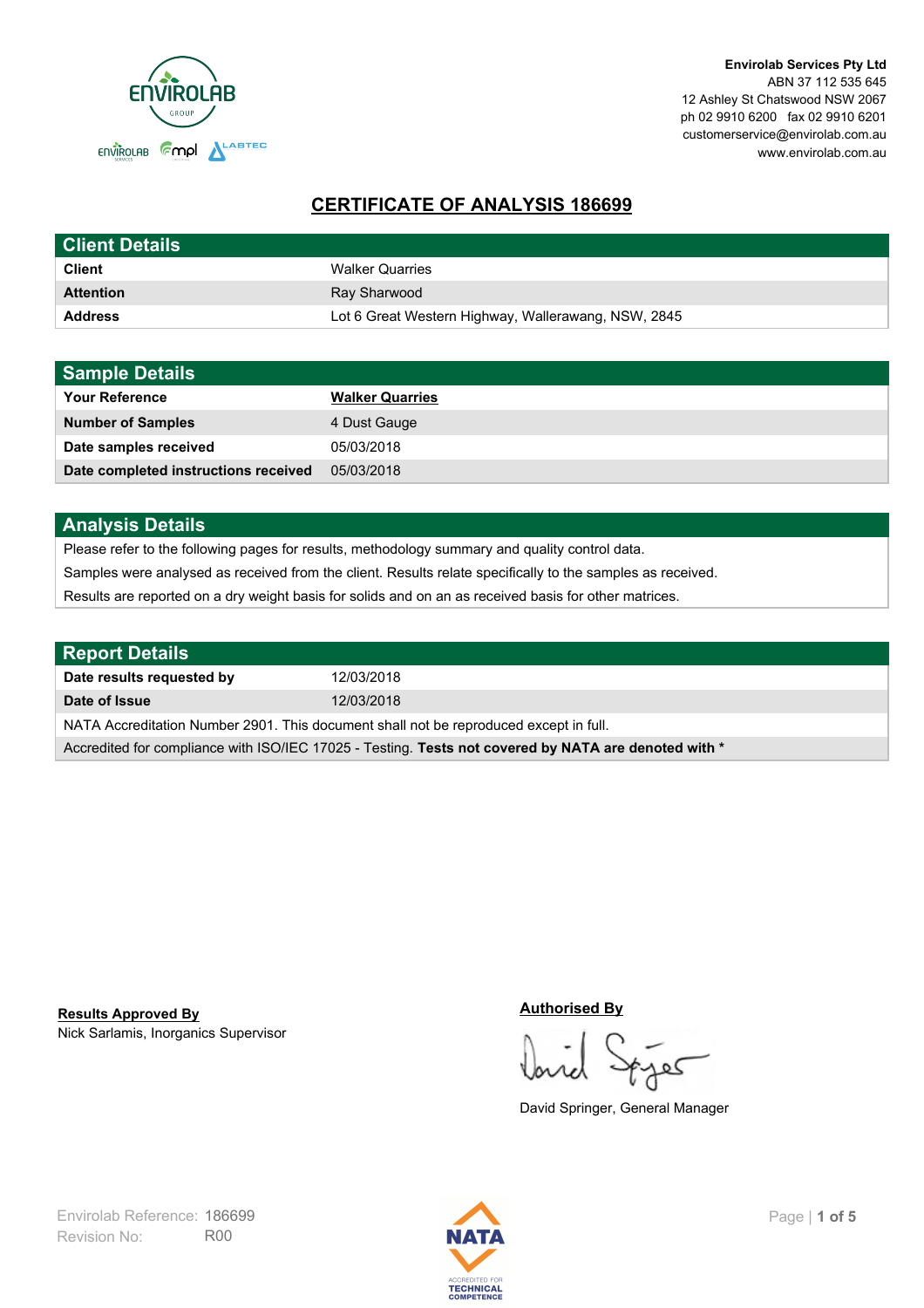#### **Client Reference: Walker Quarries**

| Dust Deposition AS 3580.10.1 |                         |                   |                   |                   |                   |
|------------------------------|-------------------------|-------------------|-------------------|-------------------|-------------------|
| Our Reference                |                         | 186699-1          | 186699-2          | 186699-3          | 186699-4          |
| <b>Your Reference</b>        | <b>UNITS</b>            | DG <sub>1</sub>   | DG <sub>2</sub>   | DG <sub>3</sub>   | DG4               |
| Type of sample               |                         | <b>Dust Gauge</b> | <b>Dust Gauge</b> | <b>Dust Gauge</b> | <b>Dust Gauge</b> |
| Dust Gauge Start Date        | --                      | 02/02/2018        | 02/02/2018        | 02/02/2018        | 02/02/2018        |
| Dust Gauge End Date          | $\qquad \qquad -$       | 02/03/2018        | 02/03/2018        | 02/03/2018        | 02/03/2018        |
| Dust - No. of Days Collected | --                      | 29                | 29                | 29                | 29                |
| Insoluble Solids             | g/m <sup>2</sup> /month | 2.6               | 1.1               | 0.6               | 1.0               |
| Combustible Matter           | $q/m2$ /month           | 0.3044            | 0.4156            | 0.2458            | 0.3688            |
| Ash                          | $q/m2$ /month           | 2.2535            | 0.7082            | 0.3570            | 0.6263            |
| Soluble Matter               | q/m <sup>2</sup> /month | 2.3               | 1.4               | 1.4               | 1.8               |
| <b>Total Solids</b>          | g/m <sup>2</sup> /month | 4.9               | 2.5               | 2.0               | 2.8               |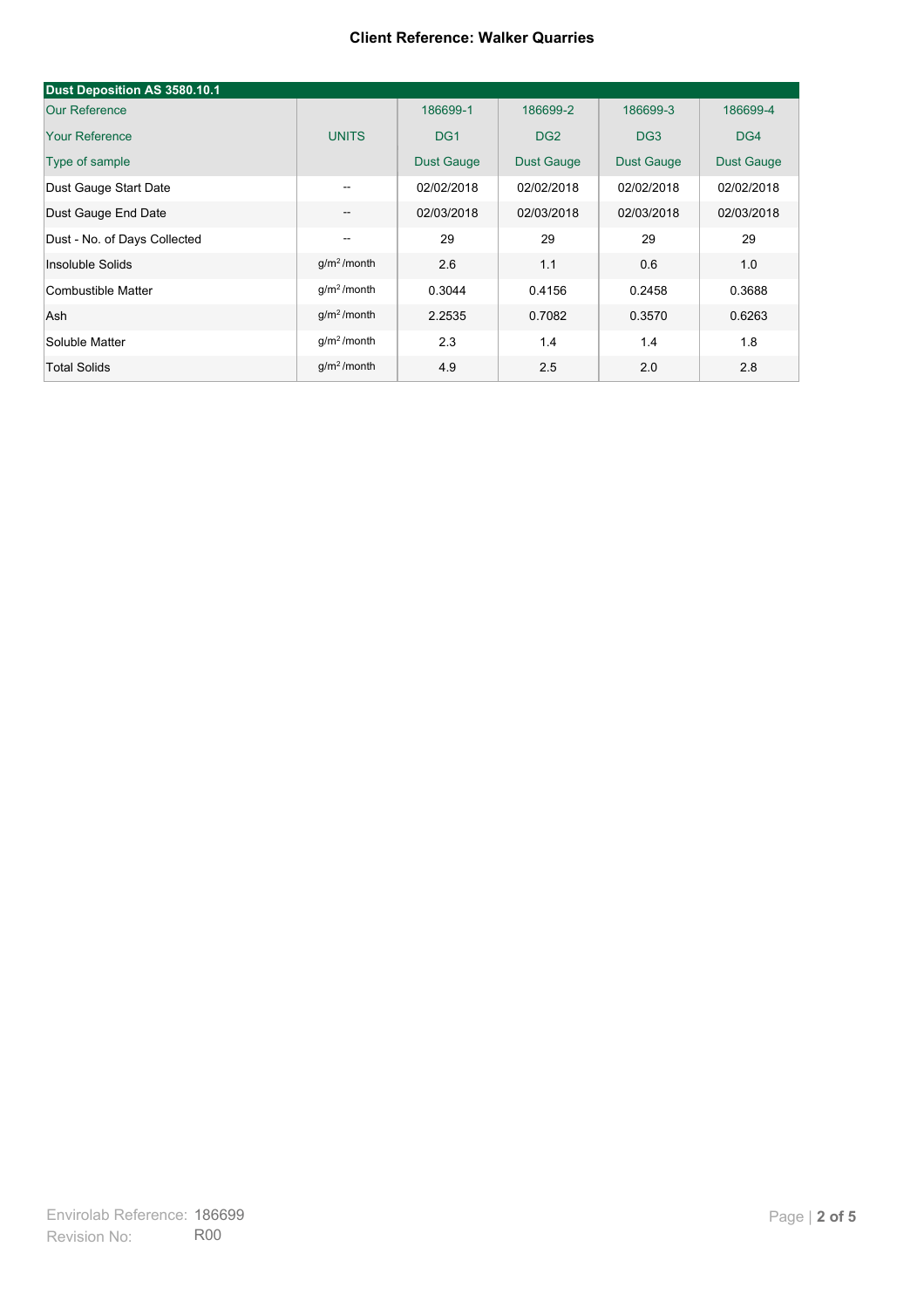### **Client Reference: Walker Quarries**

| <b>Method ID</b> | <b>Methodology Summary</b>                               |
|------------------|----------------------------------------------------------|
| AS 3580.10.1     | Analysis of dust gauges by AS 3580.10.1 (analysis only). |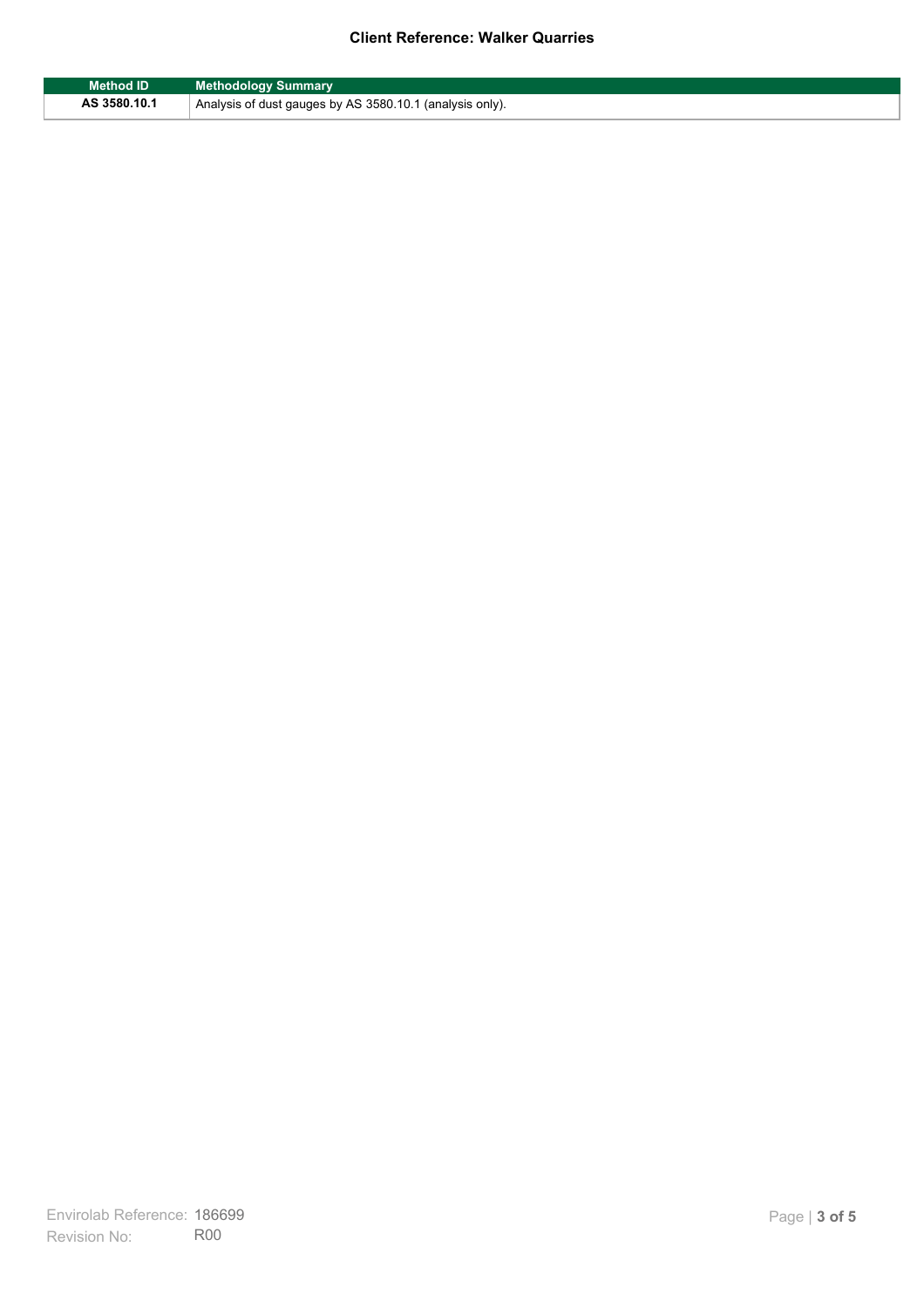#### **Client Reference: Walker Quarries**

| <b>Result Definitions</b> |                                                  |
|---------------------------|--------------------------------------------------|
| <b>NT</b>                 | Not tested                                       |
| <b>NA</b>                 | Test not required                                |
| <b>INS</b>                | Insufficient sample for this test                |
| <b>PQL</b>                | <b>Practical Quantitation Limit</b>              |
| ≺                         | Less than                                        |
| >                         | Greater than                                     |
| <b>RPD</b>                | <b>Relative Percent Difference</b>               |
| <b>LCS</b>                | Laboratory Control Sample                        |
| <b>NS</b>                 | Not specified                                    |
| <b>NEPM</b>               | <b>National Environmental Protection Measure</b> |
| <b>NR</b>                 | Not Reported                                     |

| <b>Quality Control Definitions</b>                                                                                                                                                                                                                      |                                                                                                                                                                                                                                        |  |
|---------------------------------------------------------------------------------------------------------------------------------------------------------------------------------------------------------------------------------------------------------|----------------------------------------------------------------------------------------------------------------------------------------------------------------------------------------------------------------------------------------|--|
| <b>Blank</b>                                                                                                                                                                                                                                            | This is the component of the analytical signal which is not derived from the sample but from reagents,<br>glassware etc, can be determined by processing solvents and reagents in exactly the same manner as for<br>samples.           |  |
| <b>Duplicate</b>                                                                                                                                                                                                                                        | This is the complete duplicate analysis of a sample from the process batch. If possible, the sample selected<br>should be one where the analyte concentration is easily measurable.                                                    |  |
| <b>Matrix Spike</b>                                                                                                                                                                                                                                     | A portion of the sample is spiked with a known concentration of target analyte. The purpose of the matrix spike<br>is to monitor the performance of the analytical method used and to determine whether matrix interferences<br>exist. |  |
| <b>LCS (Laboratory</b><br><b>Control Sample)</b>                                                                                                                                                                                                        | This comprises either a standard reference material or a control matrix (such as a blank sand or water) fortified<br>with analytes representative of the analyte class. It is simply a check sample.                                   |  |
| <b>Surrogate Spike</b>                                                                                                                                                                                                                                  | Surrogates are known additions to each sample, blank, matrix spike and LCS in a batch, of compounds which<br>are similar to the analyte of interest, however are not expected to be found in real samples.                             |  |
| Australian Drinking Water Guidelines recommend that Thermotolerant Coliform, Faecal Enterococci, & E.Coli levels are less than<br>1cfu/100mL. The recommended maximums are taken from "Australian Drinking Water Guidelines", published by NHMRC & ARMC |                                                                                                                                                                                                                                        |  |

2011.